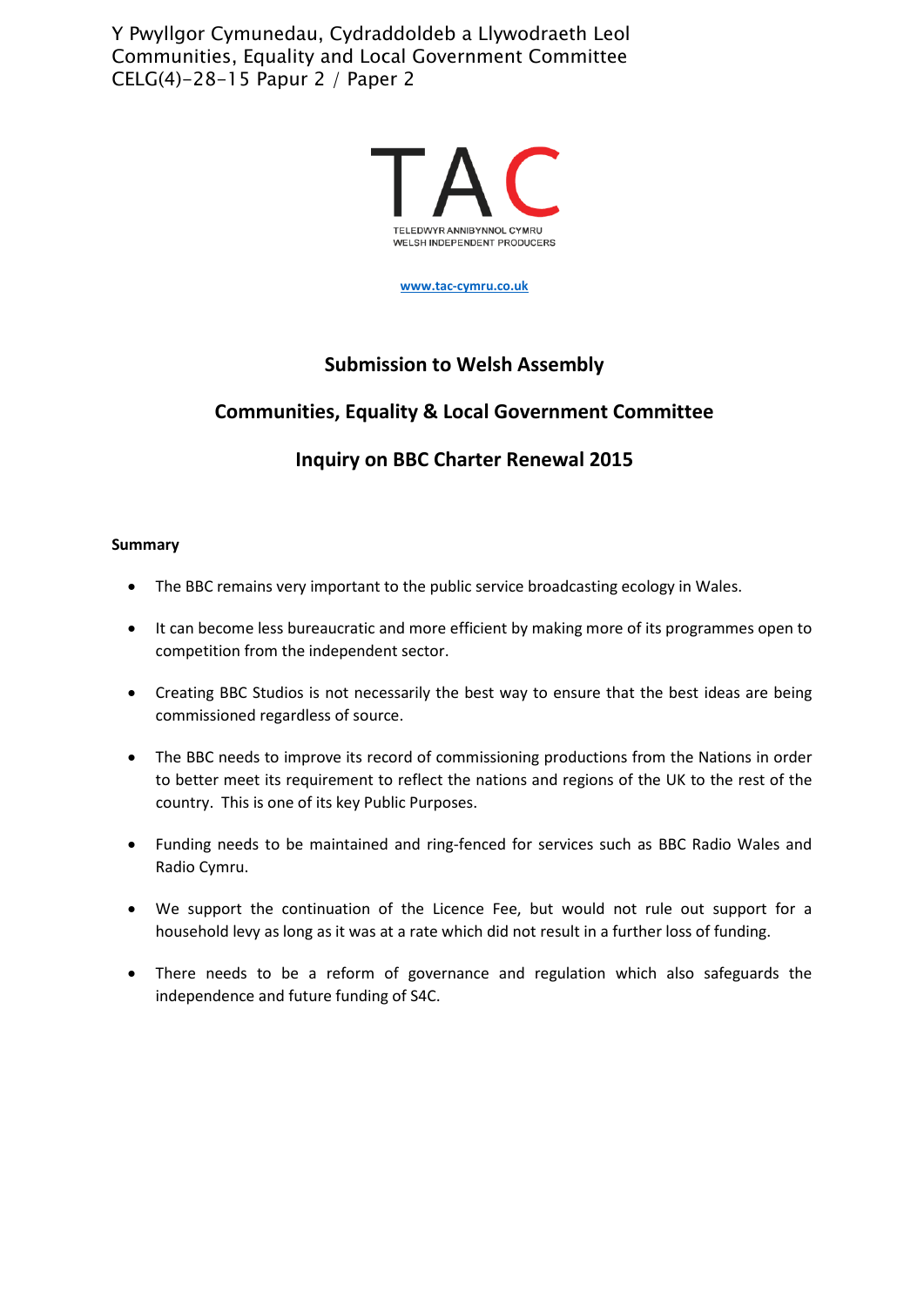#### **Introduction**

- 1. Teledwyr Annibynnol Cymru (TAC) is the trade association representing independent TV production companies in Wales. There are around 55 Welsh companies producing a wide range of television, radio and multiplatform content in genres that include children's, drama, comedy, factual, documentary, animation, entertainment, music and sport.
- 2. TAC members produce content for the UK network broadcasters. They sell programmes and formats abroad and are involved in international co-productions. TAC members also make content for Wales-based broadcasters such as BBC Wales and S4C - the latter of which, as a publisher–broadcaster, works very closely with our sector.
- 3. TAC is pleased to have the opportunity to give its views on the BBC for the purposes of this inquiry on Charter Review.

### **The Committee's areas of interest**

#### **The future provision of the BBC's services in Wales, in both the English and Welsh languages;**

- 4. The UK has a successful mixed broadcasting ecology that, through the free-to-air Public Service Broadcasters (PSBs) plus the cable and satellite broadcasters, provides a rich mix of programming and associated content. Together, these broadcasters provide a competitive environment in which indie producers can take their ideas to a number of different commissioners depending on their services and remits.
- 5. Whilst we would like to see more engagement from some TV broadcasters with the Indie sector in Wales, nevertheless overall it is a system which provides great benefit to viewers in Wales and the Welsh economy. For Wales specifically there is a reasonable degree of plurality provided via BBC Wales, S4C and, to an extent, ITV Wales. Radio Wales and Radio Cymru provide two popular services which commission partly from the independent sector, enabling TAC members to gain additional commissions.
- 6. TAC agrees with the conclusion of Ofcom's recent third review of public service broadcasting, that 'The BBC remains the cornerstone of the PSB system and is the key driver of investment across the system' <sup>[1](#page-1-0)</sup>. The BBC invests heavily in creativity, estimated at some £2.2bn overall in [2](#page-1-1)013-14, of which £1.2bn went to the wider creative industries in the UK<sup>2</sup>.
- 7. Any reduction in the capacity of one of the UK's leading commissioners of creative content would undoubtedly weaken this ecology. The BBC should remain well-funded, commissioning content across many genres and platforms to continue its overall function of informing, educating and entertaining the British public.
- 8. The BBC has of course made significant investment in some parts of Wales, notably Cardiff, where its drama facilities produce many high-quality programmes such as *Sherlock* and *Doctor*

<span id="page-1-0"></span><sup>1</sup> Ofcom. Public Service Broadcasting in the Internet Age: third review of PSB. July 2015, p7

<span id="page-1-1"></span><sup>&</sup>lt;sup>2</sup> Frontier Economics. The contribution of the BBC to the UK creative industries. 2015, p3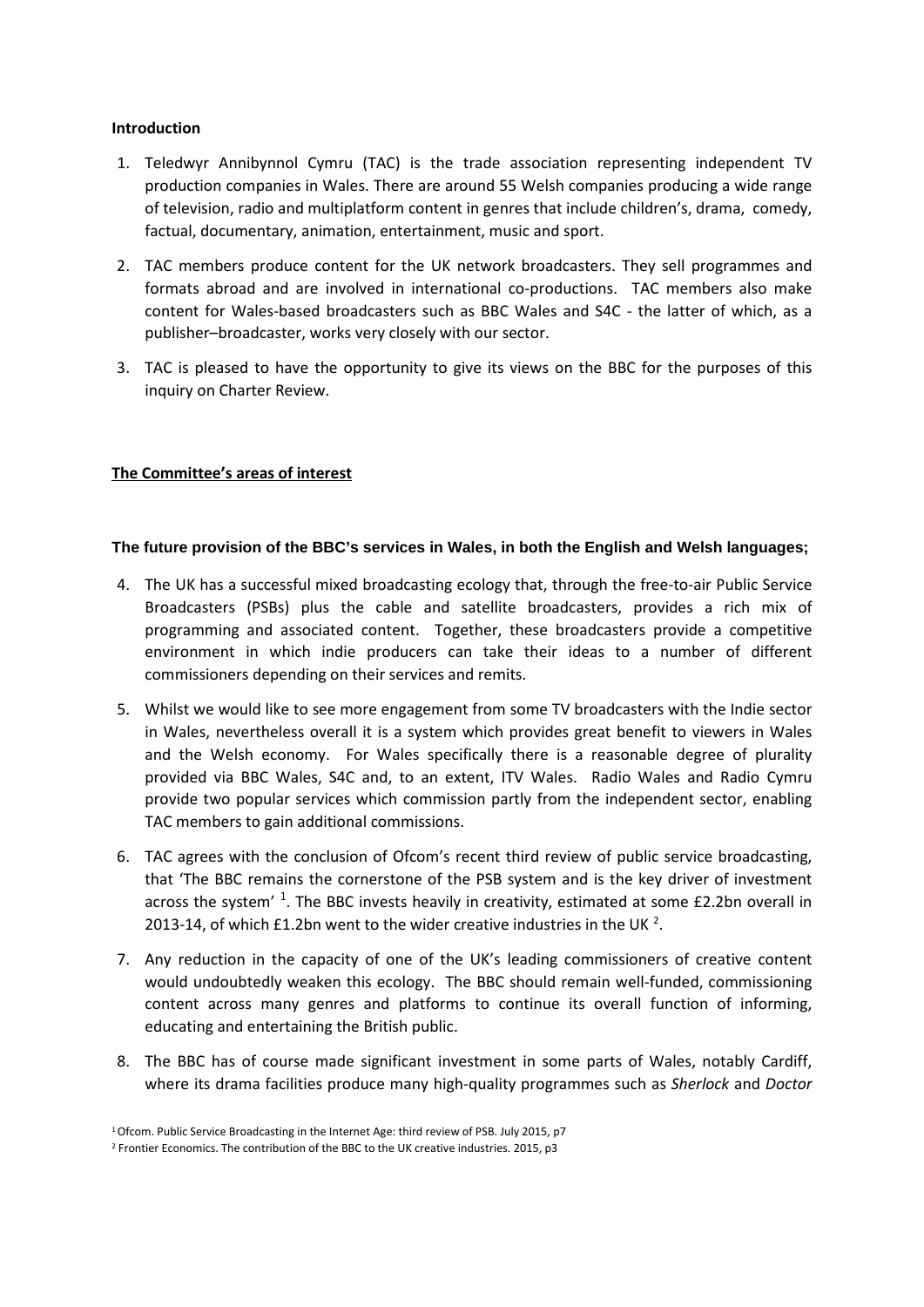*Who*. Whilst this is welcome, in itself it does not satisfy the BBC's public purpose of 'representing the UK, its nations regions and communities'. The BBC must allow the opportunity for the producers who are embedded in communities around the Wales to make more of its programmes and other content and thus bring their own talent, ideas, stories and perspectives to the screen. We note that the BBC itself in its Charter Review Document on BBC Studios says that in deciding on its commissioning strategy in the nations;

'we need to give careful consideration to the different context in each Nation: the market for local-only content is much smaller than network, with more fragile ecologies of independent producers. In addition, this output plays a unique and important role in the BBC's programming portfolio, meeting the distinctive needs of audiences that may not be well served by other broadcasters. The BBC is keen to ensure that it considers the full range of issues in reaching a final decision in this area.' [3](#page-2-0)

9. We would also point the Committee to the findings of the BBC Trust, which in its recent Content Supply Review stated that:

'The Trust will want to ensure that the BBC has developed considered, clear-sighted plans that set out what the right commissioning mix is across the nations and regions. The Trust will also want to see how the BBC's production centres across the UK intend to work more effectively together with the independent sector based in different parts of the UK to develop creative, sustainable, local ecologies'. [4](#page-2-1)

- 10. TAC agrees entirely with this stance and we would like to see this included in the Charter and Agreement as an express objective to be delivered by the BBC and measured by whichever regulator replaces the Trust.
- 11. Greater engagement from the BBC would enable more programme makers, including those based in the nations and regions, to compete to make programmes for the BBC's UK-wide TV networks. Whilst we welcome under the BBC's Compete or Compare proposals the removal of the 50% in-house guarantee for TV, we are concerned that making most of BBC's in-house operation a commercial arm ('BBC Studios') which could compete against indies for commissions from other broadcasters, constitutes an wanted intervention in an already highly competitive market. Additionally, this could involve using public money to finance the venture.
- 12. The BBC needs to become less bureaucratic, smaller in size and more concerned with channelling the Licence Fee funding out into creative communities in Wales and indeed the rest of the UK.
- 13. TAC also opposes any significant changes to the Terms of Trade which govern the negotiations between indie producers and the PSBs. These have been the foundation upon which the SMEs in our sector have been set up and built their businesses to become as successful as they are today.

<span id="page-2-0"></span><sup>3</sup> BBC Studios: Strengthening the BBC's role in the creative industries. BBC, September 2015, p13

<span id="page-2-1"></span><sup>4</sup> Review of the Supply arrangements for TV, Radio and Online. BBC Trust, June 2015, p17-18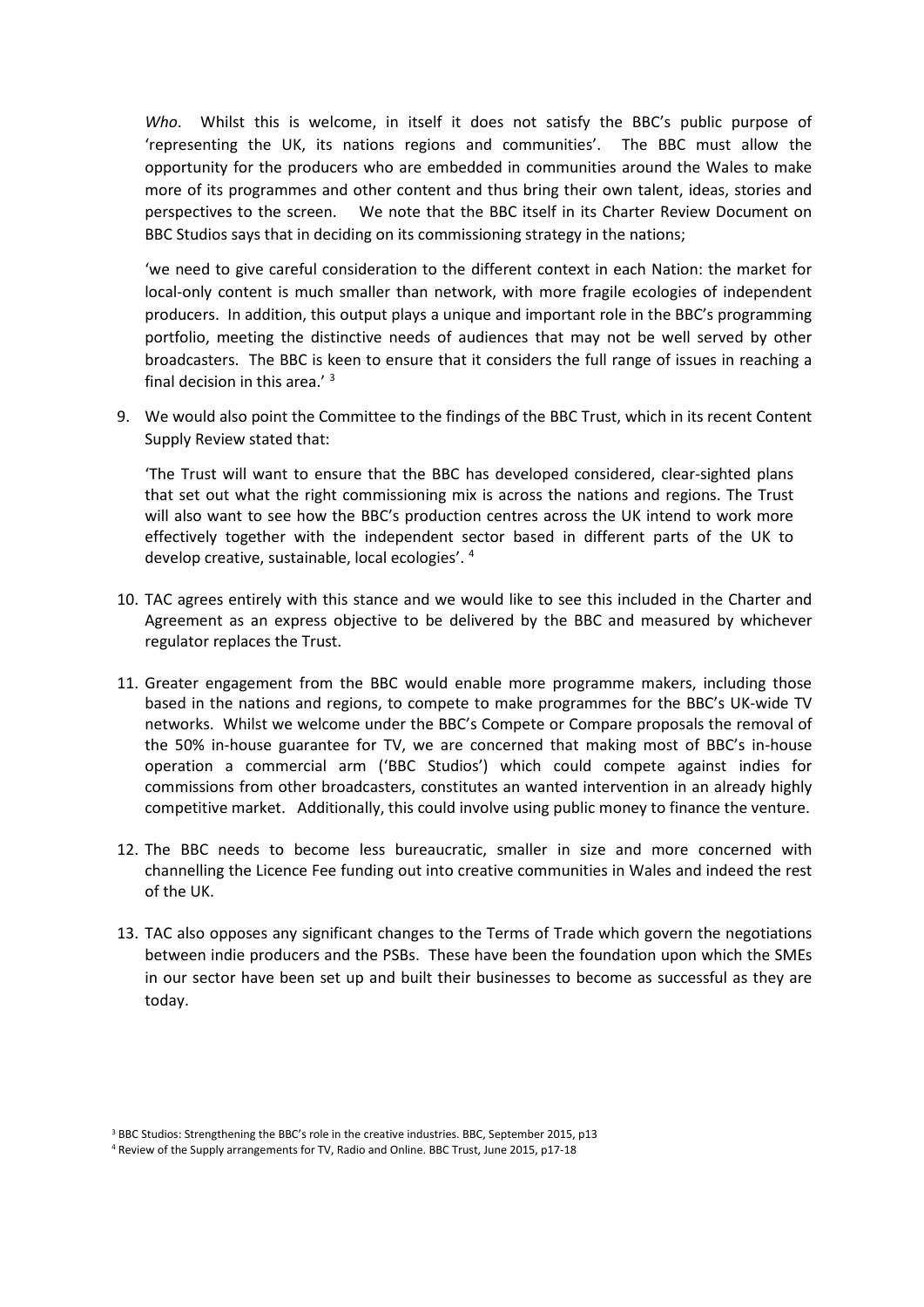### **The BBC's current and future funding, governance and accountability arrangements as they relate to Wales**

#### **Funding**

- 14. TAC supports the type of universal funding model used to support the BBC so far. It serves to create a large number of services, without impacting on the advertising–raising abilities of the commercial sector, or similarly upon the ability of subscription channels to gain customers. The Licence Fee remains largely fit for purpose, provided it is adjusted to allow for the iPlayer catch 'loophole'.
- 15. The household levy is also an interesting idea and we note that the BBC has suggested it may even be a mechanism for increasing the overall level of funding back to near where it was prior to the removal of inflation linking some years previously.
- 16. TAC shared the concerns of many that the recent Licence Fee deal between the Government and the BBC, in its haste and behind-closed-doors approach, echoed that of 2010, which saw new demands put upon the Licence Fee including the part-funding of S4C. This has resulted in a reduction of funding and increased instability not only for the BBC itself but also for S4C (see separate section below).
- 17. One result of the Charter Review process should be a protection of the BBC and S4C's funding, to prevent such sudden and non-consultative deals being done in the future. We would argue there is no sound evidence to justify cutting the public funding of organisations which are investors in the creative economy and thereby generate a proportionally greater amount of economic and cultural wealth than the public investment in them equates to.

#### **Governance**

- 18. TAC has maintained a positive relationship with the BBC Trust, particularly in Wales and regularly meets with the individuals involved. We nevertheless concur with what seems a growing consensus that the BBC Trust has not been sufficiently separate from the Corporation to be fully able to carry out the duties of either an external impartial regulator, or a unitary board.
- 19. TAC agrees with the idea that the BBC should have its own unitary governing board plus a fully independent impartial regulator to ensure it is providing value for money and fulfilling its remit. We would regard Ofcom as a suitable option, which whilst it may have to recruit some additional staff would otherwise not incur additional cost on the Licence Fee payer.

### **S4C's future, including its funding, operating and governance arrangements, and the services it provides**

- 20. S4C was, until the Spending Review of 2010, funded by a public grant from DCMS of just over £100m – a grant which was inflation linked. Together with its advertising revenues this enabled S4C to provide high-quality content including the children's service 'Cyw', whilst also investing in making the channel available on new platforms.
- 21. This development into new platforms has been very important for S4C as many Welsh speakers live outside of Wales, and therefore it is only since the channel has been made available on the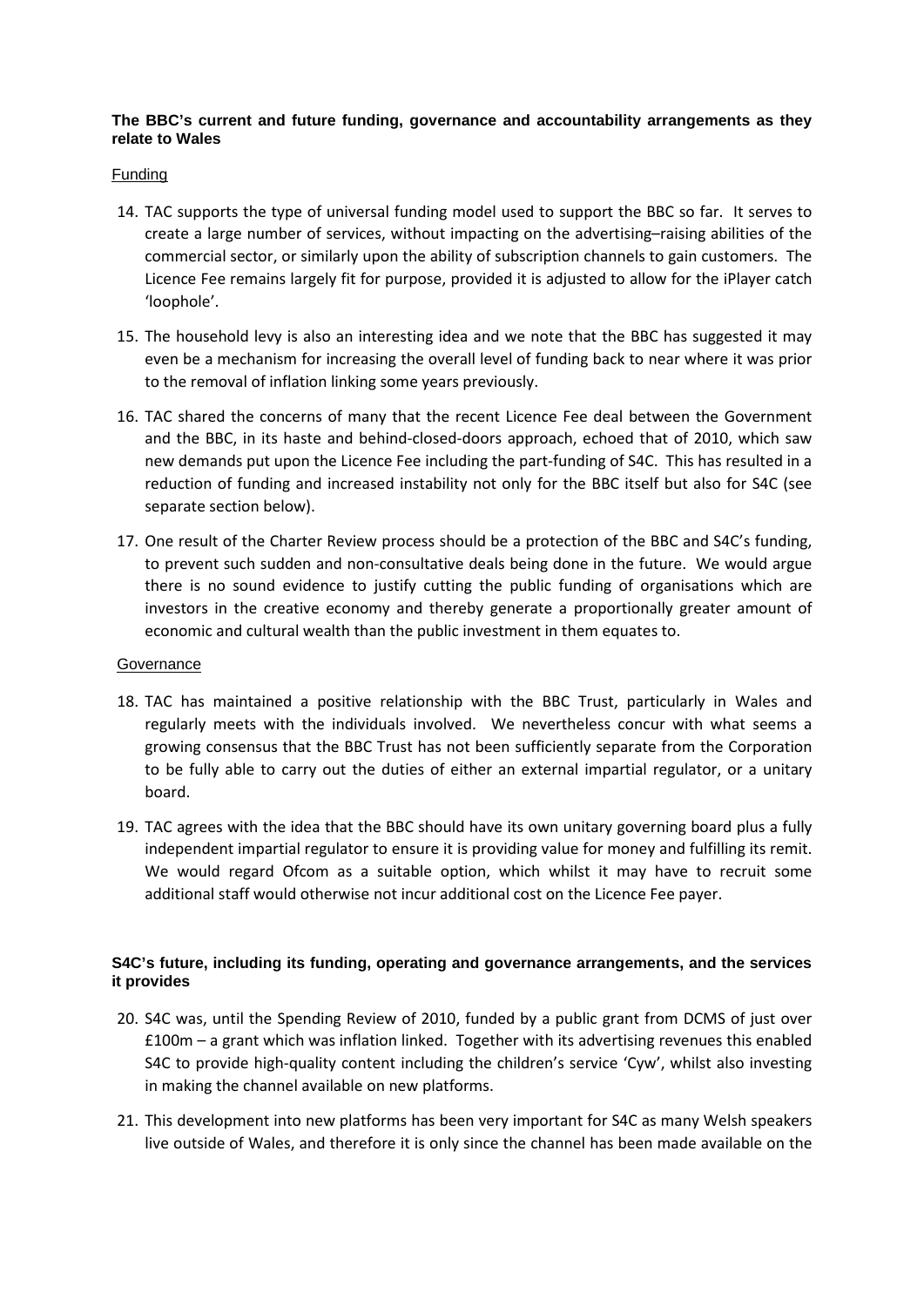web and via services such as Virgin Media that the content has been available for many viewers who would wish to see it. Indeed i-player requests for S4C programmes have been very healthy, with viewing figures increasing by 17[5](#page-4-0)% from March 14 - Mar 15<sup>5</sup>.

- 22. S4C competes with BBC Wales for Welsh-based content, as well as seeking co-productions and other media opportunities outside of those pursued by the BBC. It also commissions companies who make not only Welsh language television programmes but also radio content for BBC Radio Wales and BBC Radio Cymru (which commissioned 26% and 19% from indies in 2014-15 respectively<sup>[6](#page-4-1)</sup>). Without those companies splitting their activity across both S4C and the BBC, we would argue that Radio Cymru and Radio Wales would struggle to have an independent sector to supply it with a diverse range of content from around Wales.
- 23. But in the spending review of 2010, the decision was taken to remove most of S4C's public grant and no longer tie it to inflation, meaning it stands at around £6.7m at the current time. In addition, around £75m was committed to S4C from the TV Licence Fee, again not linked to inflation and a sum that has been under threat as each new cut to the BBC's own funding has threatened to be passed onto S4C, despite it being an independent broadcaster with its own programme remits, management and commissioning model.
- 24. As a publisher-broadcaster S4C commissions all its original content from the independent sector, thus helping to make Wales' creative sector a strong area of growth for the country. It is a key enabler for the creative industries in Wales.
- 25. However this economic growth has been under threat both from the cuts to S4C's funding (which amount to a loss of around 36% of its income in real terms<sup>[7](#page-4-2)</sup>) and its Licence Fee income meaning it falls under the auspices of the BBC Trust.
- 26. S4C provides jobs, skills, and the chance for Wales to benefit from its unique locations, stories, perspectives and talent. It is also important in terms of providing plurality – over and above being a Welsh language broadcaster it is a broadcaster which gives Welsh viewers more options to see content that reflects their own lives and surroundings. This is of particular importance bearing in mind Ofcom noted in its third PSB review that: "

'The Nations and their regions are the areas where there is the greatest mismatch between public expectations of PSB and how it is delivering in practice. For example, plurality remains a concern in Wales.' [8](#page-4-3)

27. As noted above, S4C has made every effort to introduce efficiencies and its overheads are now down to 4.4% of its spend <sup>[9](#page-4-4)</sup>, a very low figure. Correspondingly, TAC's members have also sought to ensure that they are working as efficiently as possible. However, it is worth emphasising that some efficiencies in the sector are only one-off gains, as pointed out in Ofcom's PSB review, and that this is not an everlasting process:

<span id="page-4-0"></span><sup>5</sup> S4C Annual Report 2015. July 2015, p15

<span id="page-4-1"></span> $6$  Performance against public commitments 2014/15. BBC, 2015, p16

<sup>7</sup> Future of Welsh language broadcasting. S4C, 2014, p06-07

<span id="page-4-3"></span><span id="page-4-2"></span><sup>8</sup> Public Service Broadcasting in the Internet Age: third review of PSB. Ofcom, July 2015, p7

<span id="page-4-4"></span><sup>9</sup> Future of Welsh language broadcasting. S4C, 2014, p42-43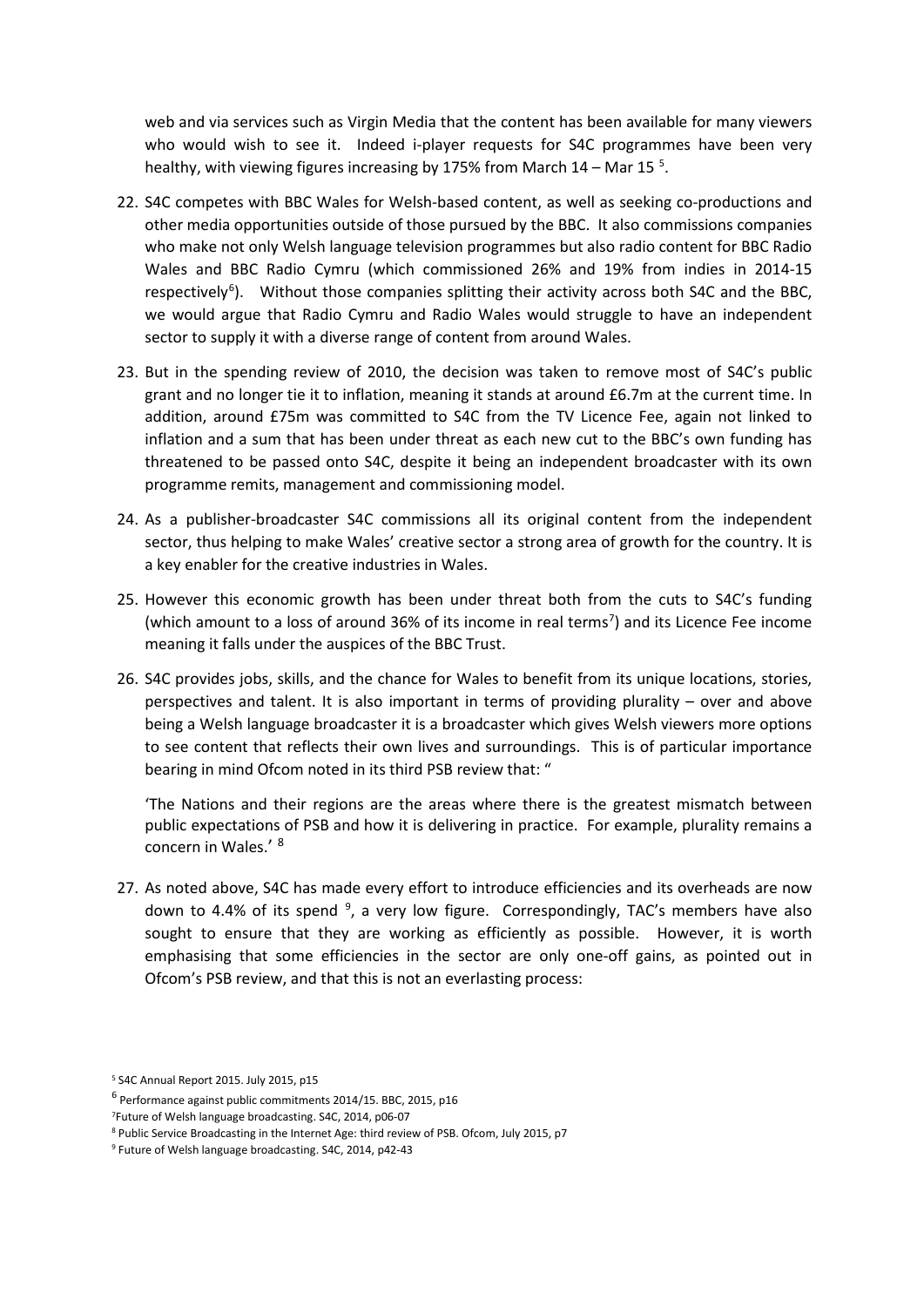'analysis suggests that demand for production staff and studio costs is now increasing, and savings – in terms of producing the same programmes with smaller crews and fewer filming days - have largely been realised.' [10](#page-5-0)

- 28. Moreover each new innovation in viewing quality, e.g. Ultra-High Definition or '4K', brings extra financial pressure to bear on producers. S4C had to close its HD service in 2012 but now needs to find ways of re-introducing it as public expectations rise in accordance with the proliferation of channels offering HD quality. S4C also needs to ensure it is available on new technology platforms to be available to Welsh speakers in the places where they choose to consume content.
- 29. To enable it to continue to invest and provide a sufficient amount of high-quality programming, S4C's funding needs to be given a one-off 10% increase to its mixed public funding from DCMS and the Licence Fee, and for this to be linked to inflation going forward (as the TV Licence Fee itself has now been).
- 30. An additional issue is that because the BBC Trust is a 'custodian' of the Licence Fee, S4C has found itself subject to scrutiny from the Trust as well as its own S4C Authority and also Ofcom. The problems of the Trust are documented above and TAC finds it as a matter of continuing concern that the Trust has, under the BBC-S4C Operating Agreement, the right 'in extremis' to withdraw S4C's funding. TAC has long argued that if anyone should have that power, it should be the Secretary of State for Culture Media & Sport. S4C is part of the UK-wide PSB ecology over which that governmental department presides.
- 31. It appears that the BBC's own governance and regulation will be fully overhauled and we would argue that if the same is done with S4C, savings could be made in terms of bureaucracy and cost by the existing regulator Ofcom to regulate the BBC and S4C. This should be done in conjunction with a proper review of S4C's remit, purpose and structure.

#### **How Wales's interests are being represented during the renewal process.**

- 32. In the case of TAC specifically, the Wales Office recently hosted a constructive meeting<sup>[11](#page-5-1)</sup> between TAC and the Secretary of State for Culture Media & Sport, which enabled a large delegation to engage directly on the issues concerning the BBC and S4C. This was the latest in a series of positive Wales Office ministerial initiatives to engage with and promote our sector in recent years, including in 2014 speaking at the TAC annual general meeting, and hosting an event in Wales with UK TV commissioners and the Welsh indie sector. This year in July a showcase event for the sector was held at the Wales Office's Gwydyr House building in Whitehall.
- 33. TAC will continue to liaise with the Wales Office and DCMS, as well as working with all parties in Westminster, on which note we welcome the efforts of many MPs and Peers to raise the profile of issues regarding the Welsh indie sector and S4C, both before and during the Charter Review process.

<sup>&</sup>lt;sup>10</sup> Public Service Broadcasting in the Internet Age: third review of PSB. Ofcom, July 2015, p9

<span id="page-5-1"></span><span id="page-5-0"></span><sup>11</sup> See mention in House of Commons Debate: Media Plurality in Wales. HC Deb, 13 October 2015, c79WH